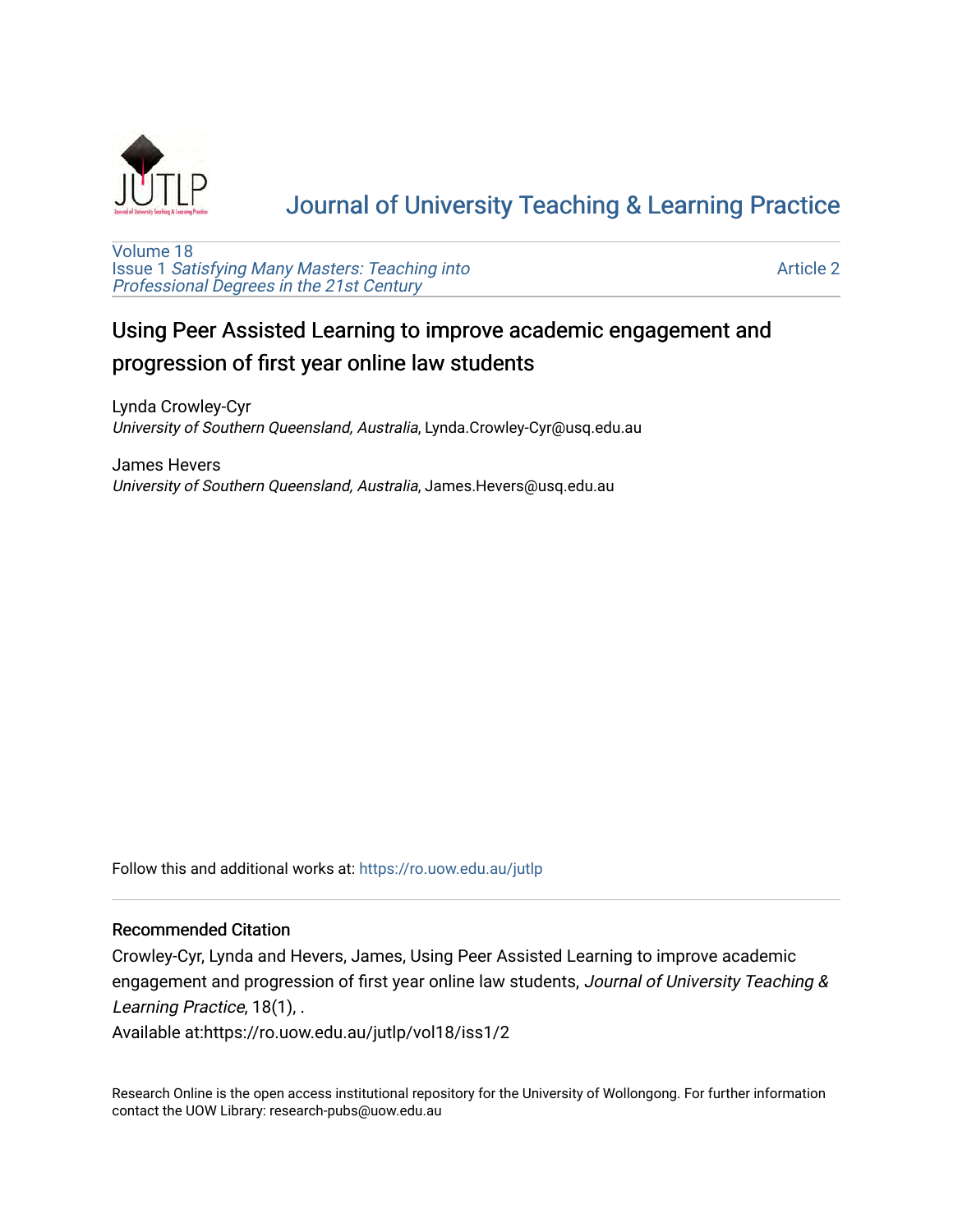## Using Peer Assisted Learning to improve academic engagement and progression of first year online law students

## Abstract

The University of Southern Queensland's online study environment continues to grow with over 16,000 students studying online. Pre-Covid-19, online enrolments typically represent around 67% of all students studying at USQ. This article usefully analyses quantitative data in order to evaluate the effectiveness of the pilot of an online peer-assisted learning program for first-year Law students. The article asks whether a customised online Meet-Up program can objectively enhance student engagement and academic performance in a first-year law course. Results from the pilot were positive and are a productive contribution to the literature on online peer-assisted learning.

## Keywords

Online peer-assisted learning, first year law students, student engagement, student wellbeing, student progression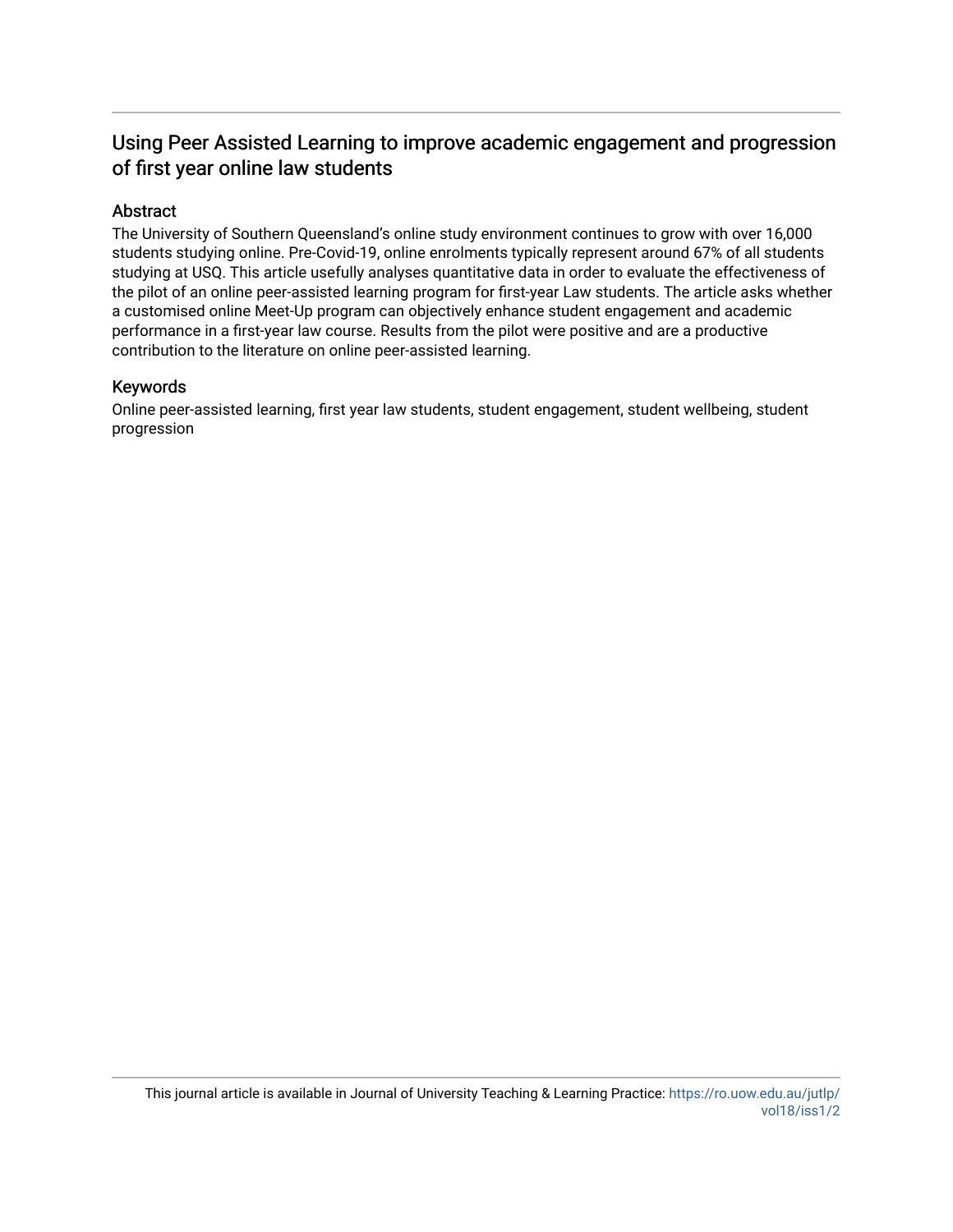## **Introduction**

The University of Southern Queensland (USQ) places significant emphasis on providing on campus and online learning environments which foster the highest level of student engagement, retention, and overall satisfaction. Research studies have identified student academic and social engagement as key factors that influence undergraduate retention (Demetriou & Schmitz-Sciborski, 2011). Since the 1970's, several theories have influenced and shaped most research related to student retention and attrition in higher education (Spady, 1970; Tinto, 1975; Bean & Metzner, 1985; Pascarella & Terenzini,1980). Put simply, despite their variances, studies show a connection between students' social and academic satisfaction, institutional engagement and commitment, and persistence in higher education and academic success (Chickering & Gamson, 1987; Tinto, 1993; Tinto, 2004). Moreover, the need for support systems to assist students to integrate into an institution and for institutions to adjust to the needs of diverse students has been emphasised (Prebble et al., 2004; Tinto, 2004). This article reports on the experience of using student peers as a teaching support for first year law students learning online.

The development of digital technology has created opportunities for online learning in higher education and the enablement of student participation and engagement through online providers worldwide (Tibingana-Ahimbisibwe et al., 2020; Kop, 2010). The delivery of distance education via the internet is the fastest growing segment of adult education. A rising number of students are graduating with degrees without ever stepping onto a university campus (Beer, et al., 2014). However, online education is not without challenges. Studies indicate a lower completion rate for online students as compared to face-to-face students (Brown, 2011; Jenkins, 2011) by as much as 10-20% (Bart, 2012). One qualitative study noted that a concern for higher learning institutions is properly selecting students for online study, suggesting some students are better suited for online study than others (Russo-Gleicher, 2014). In this case, online courses refer to courses that deliver at least 80% or more of the course content online (Allen & Seaman, 2007).

Teaching law in 21<sup>st</sup> century regional law schools in Australia has undergone considerable change since the start of the new millennium. While the law curriculum has uniform requirements in terms of legal content, the divergent variables of budget, student communities, and modes of course delivery necessitate innovative approaches by universities to deliver high quality student learning experiences. The School of Law and Justice at USQ is the second largest regional law school in the State of Queensland. It provides legal education on campus (in Toowoomba and Springfield), online and multimodal. There are two, first-degree in law programs available, including the undergraduate Bachelor of Law (LLB) program and the Juris Doctor (JD) program. The School has replaced much of the traditional two-hour lecture and repeated one-hour tutorials with blended three-hour seminars or workshops. These newer teaching constructs have led to the decline of repeated, small group, problem-solving skills development tutoring. Instead, weekly on-campus seminar sessions, have a Zoom link for online students to join, and are recorded live.<sup>1</sup> The recordings are uploaded weekly to the course StudyDesk. The StudyDesk is the learning management system that makes learning materials accessible to USQ students, on multiple devices, at any time, and is used to engage with staff and peers enrolled in the same course.

Online law students have an opportunity to ask teaching staff questions about the course and course materials through Zoom 'drop-in' sessions. These are an equivalent to face-to-face consultations. As for all students enrolled in a law course, online students can choose to join the live classroom sessions through Zoom, or listen to the recordings if, and when it suits them. Typically, seminar sessions are timetabled on campus during office hours. Attendance by online students tends to be low due to their work or other commitments, or overseas time differences. For first semester law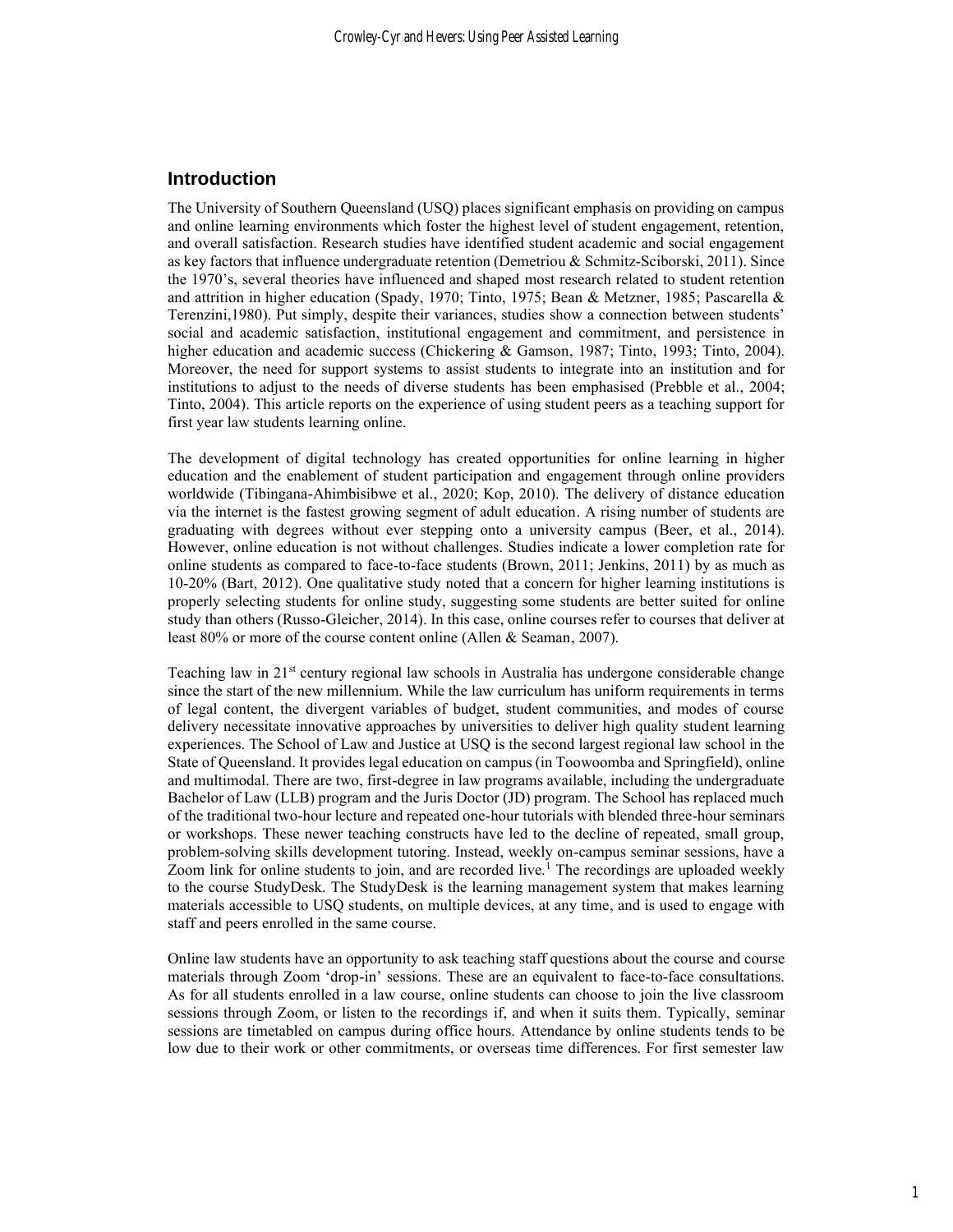lecturers, the lack of online learning experience by students can present additional challenges. Some students may lack confidence in using the technology, experience connection issues, or lack equipment like cameras or microphones. Students can resort to using the Zoom 'chat' function to avoid feedback noise when asking questions during class, but these can sometimes be overlooked and go unanswered, particularly where lecturers must manage multiple competing questions from students in large classroom environments.

Researchers have found that students studying law online, away from peers and teaching staff, can feel isolated, lonely, and psychologically distressed (O'Brien et al., 2011; Crowley-Cyr, 2014; Organ et al., 2016; Confino, 2019). The absence of dialogue with student leaders and peers means that the opportunity to explore and discuss personal problems with challenging course content is often unavailable, and the opportunity to develop a sense of 'belonging' or social connectedness can be hindered (Skead & Rogers, 2014, p. 565; Huggins, 2012; Larcombe & Fethers, 2013;). This can interfere with the development of a healthy learning environment that includes support, collaboration, inclusion, engagement, and feedback (Hess, 2002; Angelino, et al., 2007).

Academics concerned with the mental health and wellbeing of law students have also championed the movement away from heavily weighted formal or supervised examinations<sup>2</sup> (Field & Kift, 2010). Today, the reduction of invigilated assessment in favour of online alternatives or assignments has given rise to new concerns for law schools, notably the rise in contract cheating and plagiarism. The rise in cheating in Australian universities in the last decade was the catalyst for the announcement in 2020 of the creation of a federally funded 'Education Integrity Unit' to tackle research theft and cheating (ABC News, 2020). Law students found guilty of such practices face potential disciplinary penalties for breaching student conduct rules and jeopardise their future registration as a legal professional. Plagiarism or other forms of cheating in university assessment can ruin career opportunities as these practices are now the subject of rising concern across disciplines (Steel, 2017; Harper et al., 2019; Macmillan, 2019).

The move to online peer-assisted learning programs (PAL) has been trialled in universities in Australia and overseas to provide online students with greater opportunity for supplemental instruction (SI) and enhanced social and academic engagement. SI as developed in the US in 1973 by Arendale and Martin (1993) involves training student leaders as facilitators in order to introduce students of diverse backgrounds to effective study strategies and techniques (Malm et al., 2018). Since its inception, the SI model and other variations like PAL or, as in Australia, peer assisted study sessions (PASS), or related models, have been widely adopted in colleges and universities (Keenan, 2014). Studies show that these programs can have positive results on student learning (Pascarella  $\&$ Terenzini, 2005; Arendale, 2014).

Despite the various definitions of peer-led academic learning, a common feature is the encouragement of students to support each other and to learn under the guidance of trained student leaders (Keenan, 2014, p. 9). Peer-led learning programs also tend to have common aims like assisting academic staff in embedding support for students; encouraging active participation in learning to improve engagement, performance and enjoyment; fostering personal as well as social development; increasing student success by enhancing disciplinary understanding; improving study skills; and facilitating the development of transferable academic learning skills (West et al., 2017). Students can develop greater perspective on course objectives and expectations by accessing the expertise of student leaders, while developing a stronger sense of identity within their chosen discipline and university (Lim, et al., 2016 p. 62; Kimmins, 2013). Peer assisted learning has also been found to have long-term beneficial effects in terms of graduation and dropout rates in 'difficult' courses (Malm et al., 2018).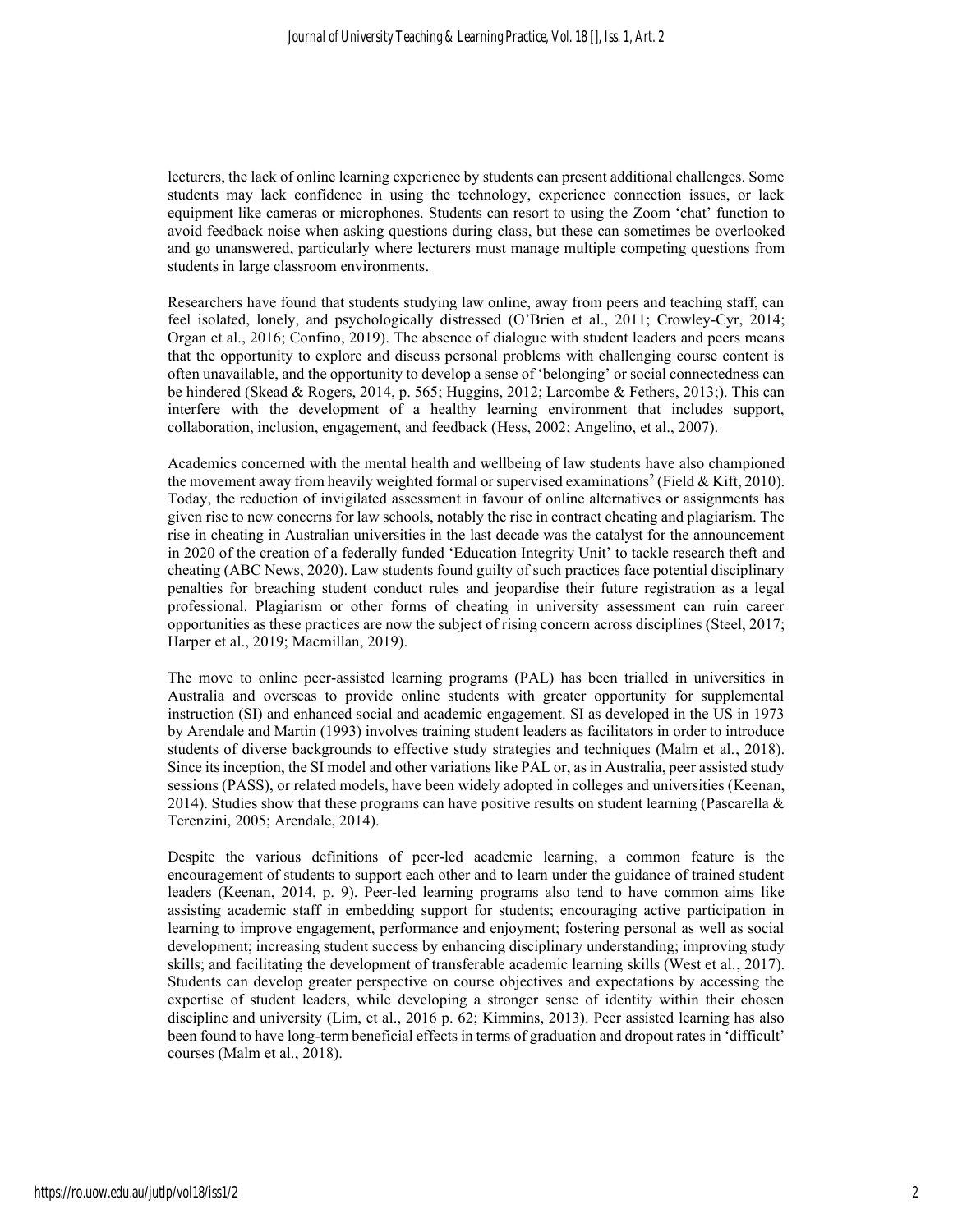## **Online Peer-Assisted Learning Programs (PAL) at USQ**

USQ first introduced SI in 1992. In 1998, a more USQ-specific peer program and Peer Assisted Learning Strategy (PALS) was developed. This encouraged the expansion of the face-to-face program to a range of different disciplines. In 2005, USQ was the first Australian university to expand its PALS to include online synchronous dialogue via technologies like MSN Messenger (at first), then Wimba, Blackboard and now Zoom. These technologies have enabled the creation of peer-led learning programs for distance students (Kimmins, 2013). In 2008, USQ introduced a more flexible program named 'Meet-Up'. The program continues to service on campus students, but it moved away from the traditional SI model to respond to the growing need for digital forms of peer learning to support USQ's growing number of online students (Kimmins, 2013). The objectives of the Meet-Up program include the following (2013, p. 109):

- provide a social learning platform where students can engage with discipline learning via group participation with their peers
- improve students' learning skills, including thinking and reasoning, independence, and reflections
- provide students with useful and successful study strategies and techniques
- develop leadership skills in student leaders
- provide feedback to academic staff on students' needs and expectations
- serve as an explicit example of USQ and Faculty support for students.

A dynamic group of student leaders (drawn from the most successful students who have completed the course) run the Meet-Up sessions after receiving training in small group facilitation. Studies have shown that student leaders benefit from these leadership roles by revisiting course content and reinforcing their knowledge in the area; developing graduate and employability skills like goal setting, decision-making, and conflict resolution skills; and become more community minded (Cress et al., 2001, p. 25; Logue, et al., 2005). Through this informal mentoring role, student leaders can act as conduits between course leaders and students (Longfellow et al., 2008). This benefits teaching staff who can often make prompt and effective adjustments to the management of their courses in response to this 'insider' knowledge about student queries. Studies have confirmed that graduate students in the same discipline area provide 'expert scaffolding' for undergraduate students as they progress from one level of learning to the next (Topping, 2005, p. 637).

Meet-Up evaluation surveys capture feedback from students and student leaders. Typically, student feedback is that they find the experience rewarding (Lim, et al., 2016). Students have listed benefiting through the contact they experience with other online students, 'an extra element of rapport and comfort that is difficult to achieve in lecturer or tutor/student situations' (Kimmins, 2013, p. 108), and as found in other studies, greater flexibility and convenience (Beaumont et al., 2012; Lim, et al., 2016).

However, the assessment of the Meet-Up program, like most other PAL programs, has typically relied on attendance rates and use of anecdotal or survey feedback to track student experiences (Lim et al. 2016). In their review of the literature, Olaussen et al. (2016, p. 24) confirmed that PAL studies were largely qualitative in nature, capturing student perceptions and emotions in relation to their experience of PAL without developing an understanding of 'its direct impact on objective student learning and outcomes'. This study aims to respond to this gap by largely relying on learning analytics to identify student engagement with their course learning materials, discussion forums, and their assessment results to monitor performance and progression rates of a small Meet-Up group and a control group that represents the general population of online law students enrolled in a course.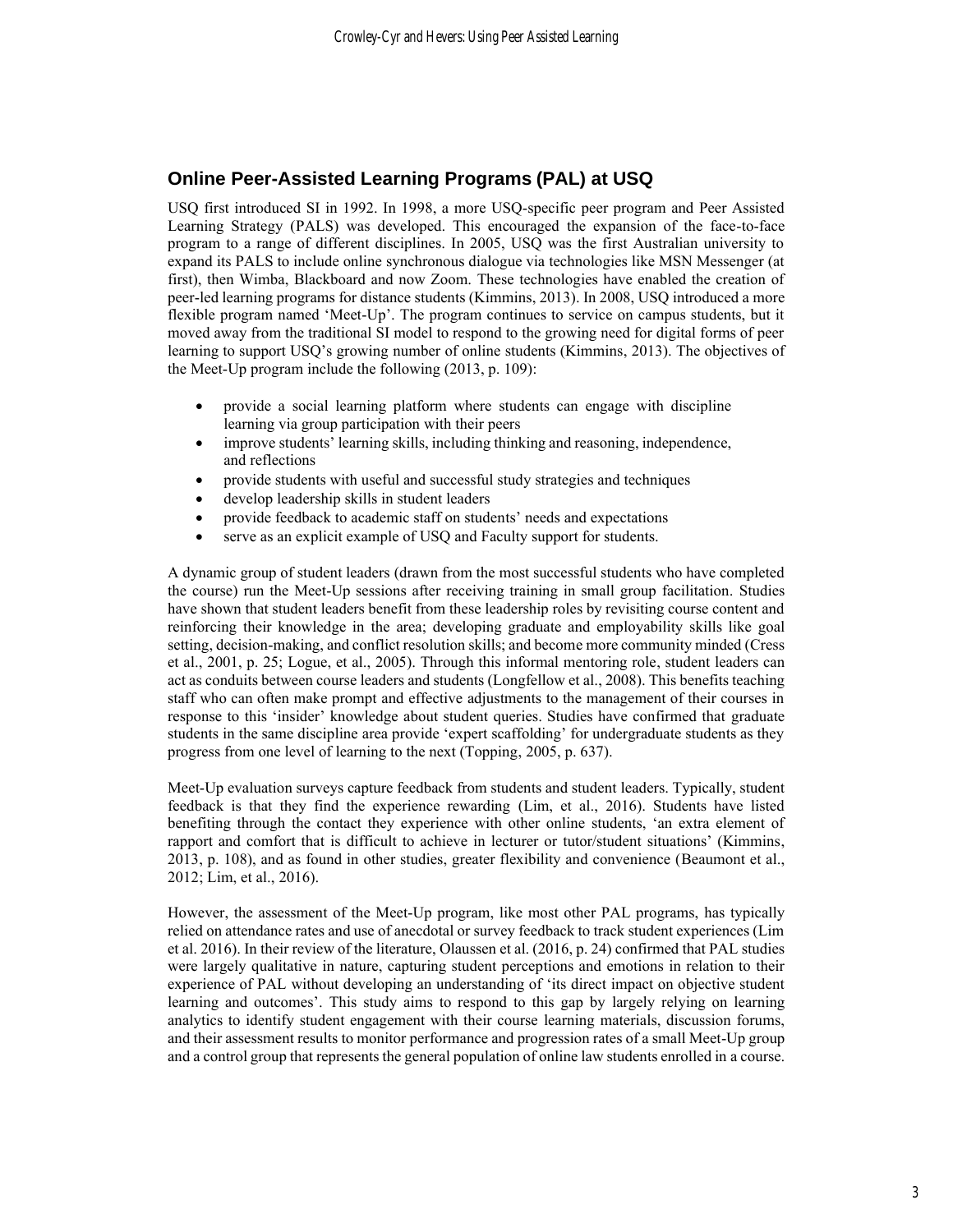## **USQ Online Law Students**

Students enrolled in the LLB and JD programs at USQ are a diverse group that may be located anywhere in Australia or overseas. Some are incarcerated students. Some are refugees escaping a traumatic past. Prior to the COVID-19 pandemic in 2020, most students were distance students, female, and older than students who study on campus. These general demographics are consistent with tertiary education estimates (Australian Bureau of Statistics, 2018) and demographics of online students (Johnson, 2015, p.11).

Weekly Meet-Up sessions began in first year law courses in 2014. Two Meet-Up leaders delivered most sessions face-to-face on campus. The decision whether to arrange Meet-Up sessions for first year courses is up to course leaders and can vary depending on perceived student needs. For instance, on the Springfield campus, Meet-Up leaders provide general academic support to students for several courses in the same session. Some courses provide both face-to-face as well as online sessions. However, course leaders experienced similar problems as reported in other studies when adapting a well-established face-to-face PAL model for online delivery, including a lack of participation in sessions, software and internet-connection lag issues, and poor content coverage (Beaumont et al., 2012; Huang et al., 2015). Dialogue with online students remained mostly by digital messaging (questions and answers) through the StudyDesk system.

Some researchers consider embedding study skills into the context of the curriculum through peerled programs as one successful way of integrating such skills into discipline context (Kimmins, 2013). In 2019, the course leaders of the only substantive law course (Civil Obligations A, renamed Contract and Torts A in 2020) offered in the first semester of the law programs, introduced specific skills development for answering problem-based questions, as structured content in the course Meet-Up sessions. This led to the development of an online pilot based on the successful face-to-face peerassisted Meet-Up sessions. Influenced by suggestions that opening up dialogue with students can enhance their learning and understanding of real-world problems (McDonald et. al. 2009), the aim was to provide similar learning opportunities for online students by running small group Meet-Up sessions focused on problem solving skills development. An additional focus was improving student social and academic engagement by enabling a feeling of connectedness with the course student community, and potentially progressing to completion of the course.

This study explores the impact of this customised problem-based learning (PBL) Meet-Up program on the engagement and progression of online law students in the Contract and Torts A course. The findings of this pilot study will add to the growing body of evidence from the academic/curricular environments that peer-learning programs can contribute to student academic engagement and sense of connectedness and in doing so, can improve student academic success and retention rates (Lim, et al., 2016; Tibingana-Ahimbisibwe et al., 2020; Woolrych et al., 2020). As such, this project questions whether a customised online Meet-Up program can objectively enhance online student engagement and academic performance in a first-year law course.

#### **The First Year Law Course**

In Semester one 2019, there were 245 students (97 on campus and 148 online) enrolled in the Contact and Torts A course. This course consists of two core areas of law, contract law (covered in weeks one-six of the semester) followed by a two-week mid-semester break prior to the commencement of torts law with a focus on negligence (covered in weeks 9-14 of the semester). The teaching team noted, while first year law students often described this course as the most 'difficult' in their first semester at university, they also described it as their most enjoyable because it is based on 'real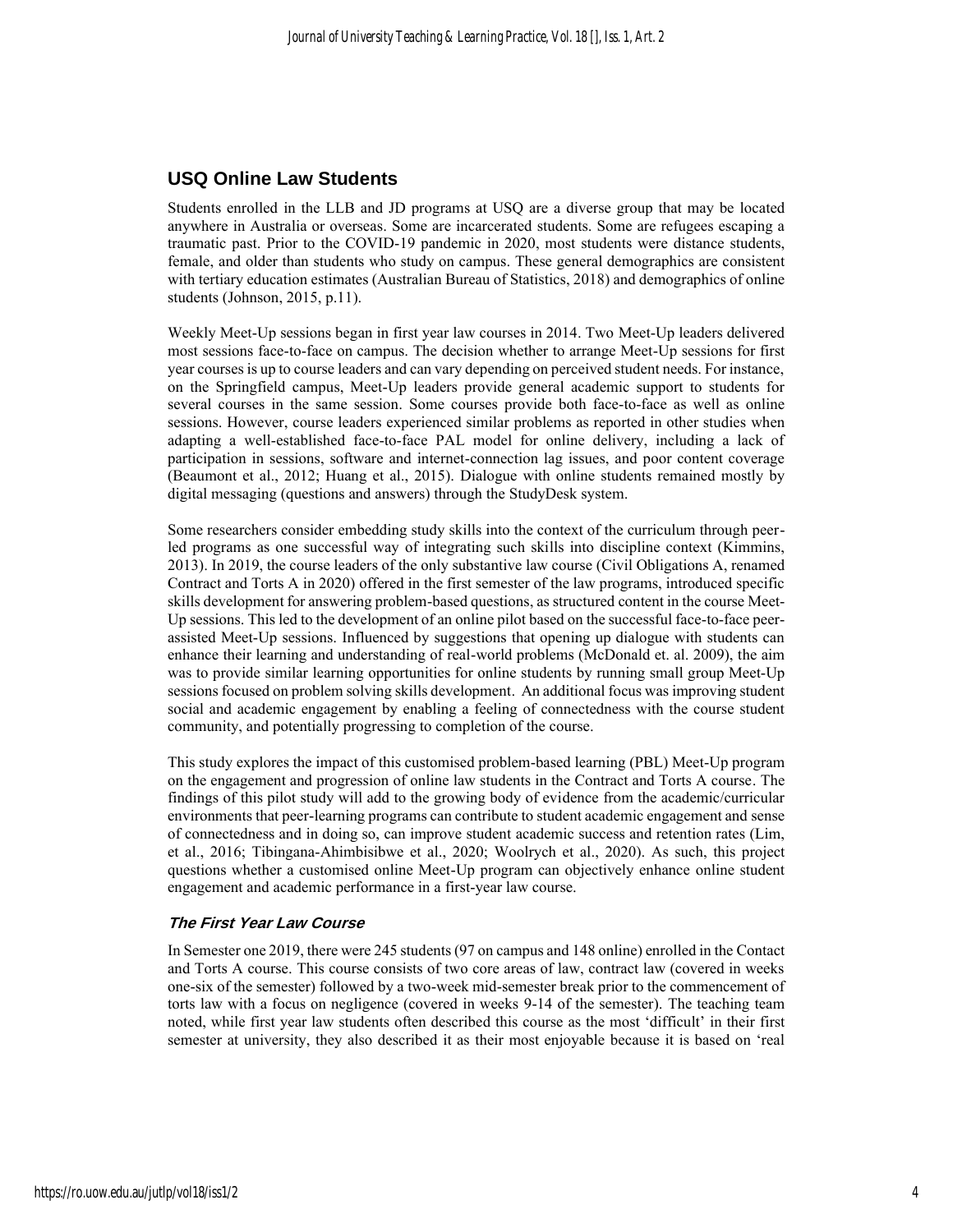law'. It is the first substantive law course, that obliges rational and logical thought, the evaluation and break down of problem questions based on authentic scenarios into their components, and analysis of the facts for information that will help solve the problem. Legal problem questions with overlapping subject areas arising from the same facts tend to be 'messy' (Nathanson, 1998, p .13; Clark, 2019). Competency standards within the legal profession requires students and graduates to possess the ability to solve legal problems. In legal education, problem solving is a teaching and learning objective and is a critical skill that relies on legal reasoning, taught implicitly and constantly throughout law students' legal studies (Huggins, 2015).

The course assessment is made up of two online multiple choice (MC) quizzes, each worth 15% of the overall marks for the course, and a heavily weighted (70%) end of semester examination. Students have one hour to complete each quiz at a time that suits them within a one-week period. The results of these online quizzes are computer generated. The choice of assessment for first semester law students who have had no or limited exposure to legal research, assignment writing and other forms of assessments is limited. The first quiz assessed the contract law part of the course, prior to the online Meet-Up program commencing. The second quiz assessed the torts law part of the course, after students had the opportunity of attending the Meet-Up sessions.

The end of semester examination is also in two parts, contract law and torts law, each worth 35% of the overall marks. The duration of the invigilated exam was two hours with a 10-minute perusal time. Students were required to answer a series of short problem-based questions in each part. Part of the weekly classroom seminar sessions were devoted to assisting students in developing their problem-solving skills, but generally very few (less than 6 and sometimes none) of the online students attend. Recordings of the sessions were made available for online students to listen to at their convenience. However, this solution is only useful if students access the recordings and actively engaging with the course, including the forums by posting questions and answers to the tutorial exercises located on the course StudyDesk.

## **Research Design - Online Student Groups**

This project involved customising the existing on campus face-to-face Meet-Up program to offer comparable Meet-Up opportunities for online students enrolled in the course. The specific aims of this project are to:

- 1. create a learning environment that stimulates interest and encourages online students to become more engaged with their course learning materials through the development of peer study groups facilitated by student leaders who encourage students to feel involved, comfortable to ask difficult questions, and safe to make mistakes, and who can model behaviour of successful students;
- 2. enable online students to develop disciplinary understanding, including thinking and reasoning skills, as well as strategies and techniques that would enable them to practice finding better solutions to problem-based exercises in preparation for the final examination;
- 3. enhance online student retention through improved engagement, performance and a sense of belonging.

USQ's Human Research Ethics Committee granted ethical approval for this three-year project (2019-2021) (no. H17REA134). This project is dependent on continued university funding to pay for the support and weekly sessions delivered by the Meet-Up leader through USQ's Student Amenity Fee Funds. The Meet-Up leader is a law graduate who commenced a PhD in 2020, allowing him to run the online Meet-Up sessions for the duration of the project.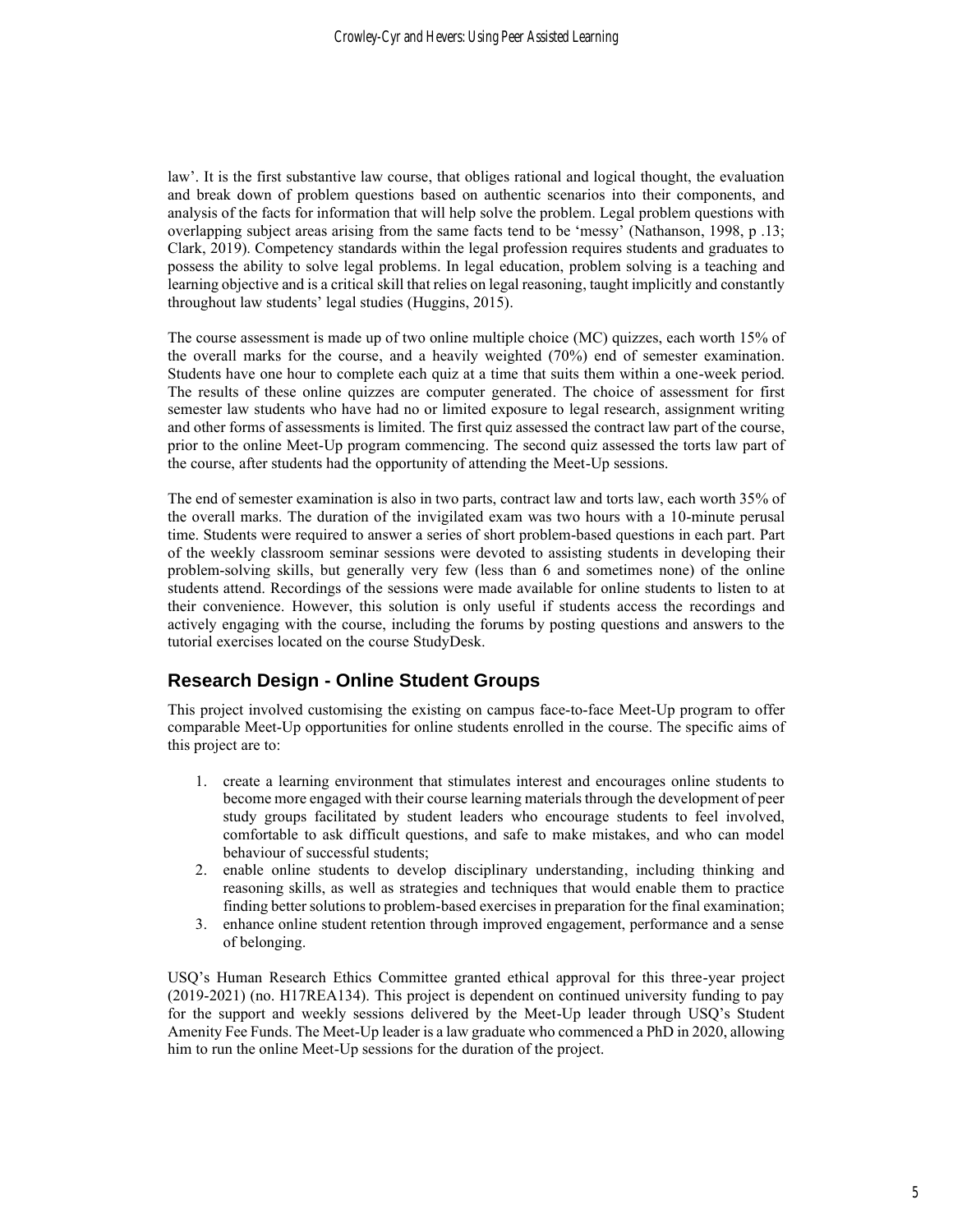This pilot study involved two non-active participant groups, a control group and a Meet-Up group. All the participants were online students enrolled in USQ's LLB program and none had previously completed a substantive law course. Both groups consisted of 10 students, the optimum size for an effective session (West et al., 2017, p. 460). Each group consisted of six female and four male students, with five enrolled full-time (studying at least three semester one courses) and five enrolled part-time (studying one or two semester one courses). With computer software, participants were randomly selected. We aimed at achieving as close to an equal representation of participants as possible. However, due to the higher number of females enrolled in the course overall, there was a slight gender imbalance in each group. Other demographics, such as age, race, first degree, and family history were not considered.

The control group participants were selected from those students who chose not to attend any Meet-Up sessions, face-to-face or online during the semester. The Meet-Up group participants were selected from those students who had attended and participated in each of the course's six online Meet-Up sessions. Participants in the Meet-Up group were selected by reviewing Meet-Up participation logs. This resulted in 12 potential students from which 10 were randomly selected accounting for gender and enrolment type. The two students excluded were both female. Neither group was altered or modified after this initial selection process was completed.

#### **Limitations**

During the selection process, several limitations were identified. The student's previous work experience and study could be a decisive factor in their academic achievement, along with their subjective motivators, demographic variables, and previous experience in a regulatory environment (Topping, 2005). These factors were not incorporated into this study. However, it is possible that examining each of these matters in closer detail may provide a better understanding of the correlation between the Meet-Up program and its student's success. It is also important to appreciate that additional control measures could be introduced in further studies.

Examining the university entry method, program performance, and employment status of each student may also provide a greater understanding of the Meet-Up program's success. Highly engaged students are more likely to succeed than those who participate on an 'as-needed basis'. Reviewing each student that forms part of the control and Meet-Up groups in closer detail and their surrounding circumstances may yield a more effective comparison and understanding of the nature of these results. Such an approach may also help to appreciate the type of person likely to engage in the Meet-Up program to tailor its delivery appropriately.

## **Method**

This study used USQ StudyDesk learning analytics in conjunction with frequency distribution analysis to collect, measure and analyse data about the participants in both groups for the purposes of identifying and quantifying student engagement and progression in this online course (McConville & Hong Chui, 2017, pp. 54-5). The StudyDesk software records certain student interactions with the system, such as what files were accessed, when they were accessed, and by whom. This information, along with results of the three course assessments, form the various data points used for data collection, analytics and comparison.

This form of data collection provided a reliable, cost-effective method of evaluating the feasibility of this Meet-Up program and collecting evidence of student progression. In this study, the three indicators used to assess student engagement with the course include the number of times each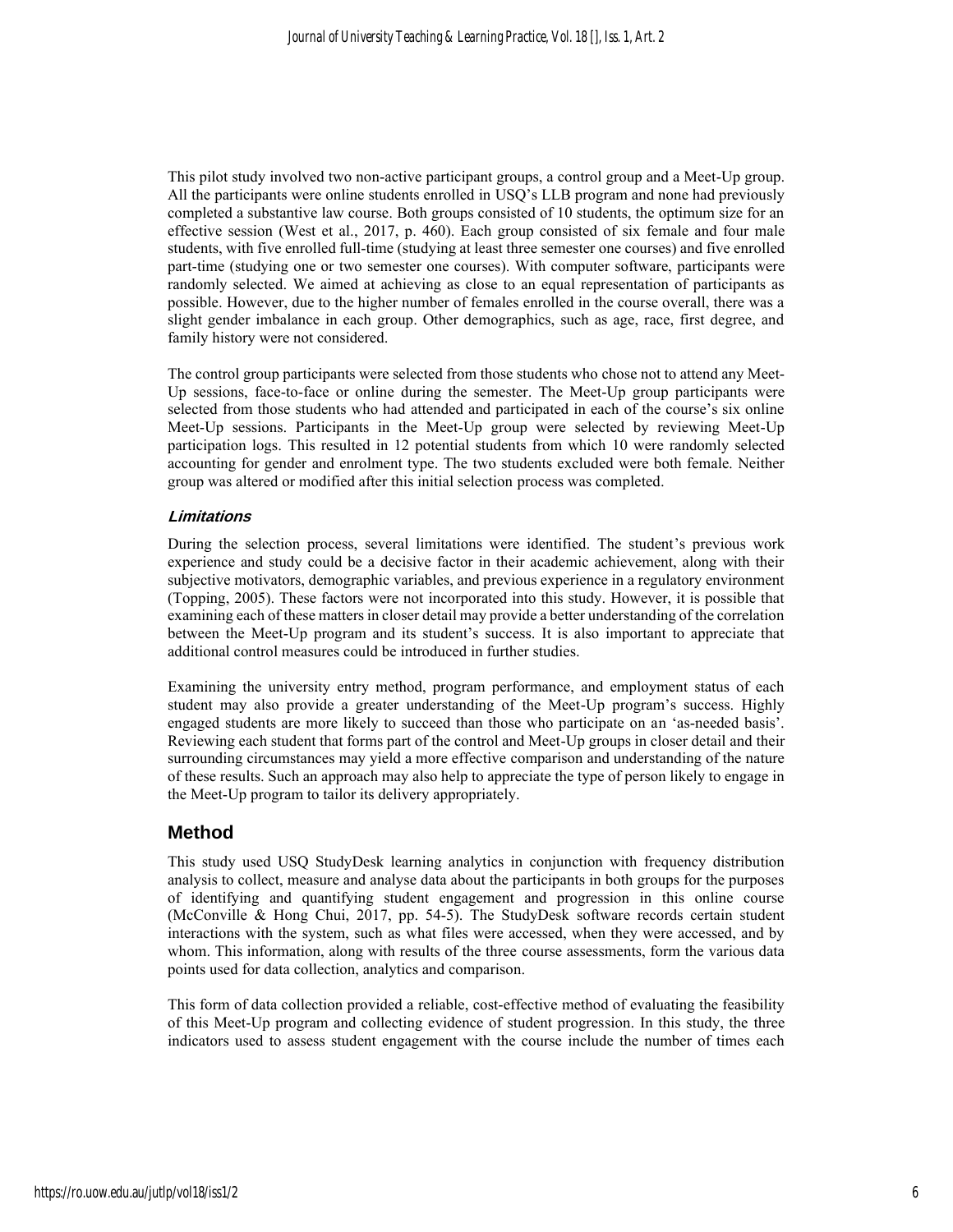participant accessed the study notes, lecture recordings, and the forums during the semester. The forums convey essential information to students including assessment items, practice exercises and examination questions with model answers, and assessment policies and procedures. The course discussion forum provides students a platform in which they can communicate online with each other and with staff, by posting responses to tutorial discussion questions located in the study materials. Participants can post questions and answers to their Meet-Up leader and their peers through a separate Meet-Up forum.

The online Meet-Up forum was activated in the second half of the course. Invitations to join the online Meet-Up sessions were made to all students through the course leader's announcements and on the StudyDesk. A brief (10 minute) introductory video posted to the StudyDesk, was designed to familiarise students to the Meet-Up leader and to indicate that the sessions were embedded into the curriculum. This showed students the supported relationship between the Meet-Up leader and the lecturer. Students were informed that the purpose of the Meet-Up sessions was to assist them in learning how to approach problem-solving when responding to the tutorial exercises, and that they had direct access to the Meet-Up leader and other participants through weekly, one hour Zoom sessions, and by posting to the forum. A message posted on the Meet-Up forum informed student that participation in the Meet-Up sessions was voluntary, optional and not assessable. The Meet-Up leader negotiated the Zoom times with interested students and settled on Tuesdays at 10-11am and on Wednesdays at 7-8pm. Students in the control group were afforded the same opportunities but did not to join the sessions.

Assessment results were used in this study to provide an objective means of evaluating any link between student engagement with learning materials, participation in the course, and the desired learning objectives. Results of the online quizzes also demonstrate a rudimentary and cursory means of identifying any differences in the students learning progress throughout the semester. The results of the first quiz generated in week seven of the course, are a useful baseline for comparison with results in the second quiz generated in week 14. The end of semester examination results were similarly used to identify and compare progression, notably in terms of the participants' problemsolving skills.

The learning analytics data were coded and compared to determine whether any difference between the two groups could be identified. Observational data was processed and modelled using Nvivo 12. Statistical information was exported from StudyDesk, imported into Nvivo, and then coded according to each area of assessment. These statistics were then reviewed to identify each group's individual and collective averages in both engagement and progression. The results were exported from Nvivo and graphs were created using Microsoft Excel. The data was compared to identify any significant differences between the two groups and correlation between the Meet-Up program and objective course success.

Data captured by USQ StudyDesk was somewhat limited in terms of its depth and cannot be expanded due to system limitations. These limitations also revealed the need for this study to move beyond frequency distribution analysis into qualitative research to further support the relationship between the Meet-Up program and its student's outcomes. These system limitations also prohibited a comprehensive analysis of these statistics. A complete breakdown was not possible, and USQ StudyDesk learning analytics cannot be coded to produce additional information. Such limitations were unfortunate, but not entirely restrictive or cumbersome.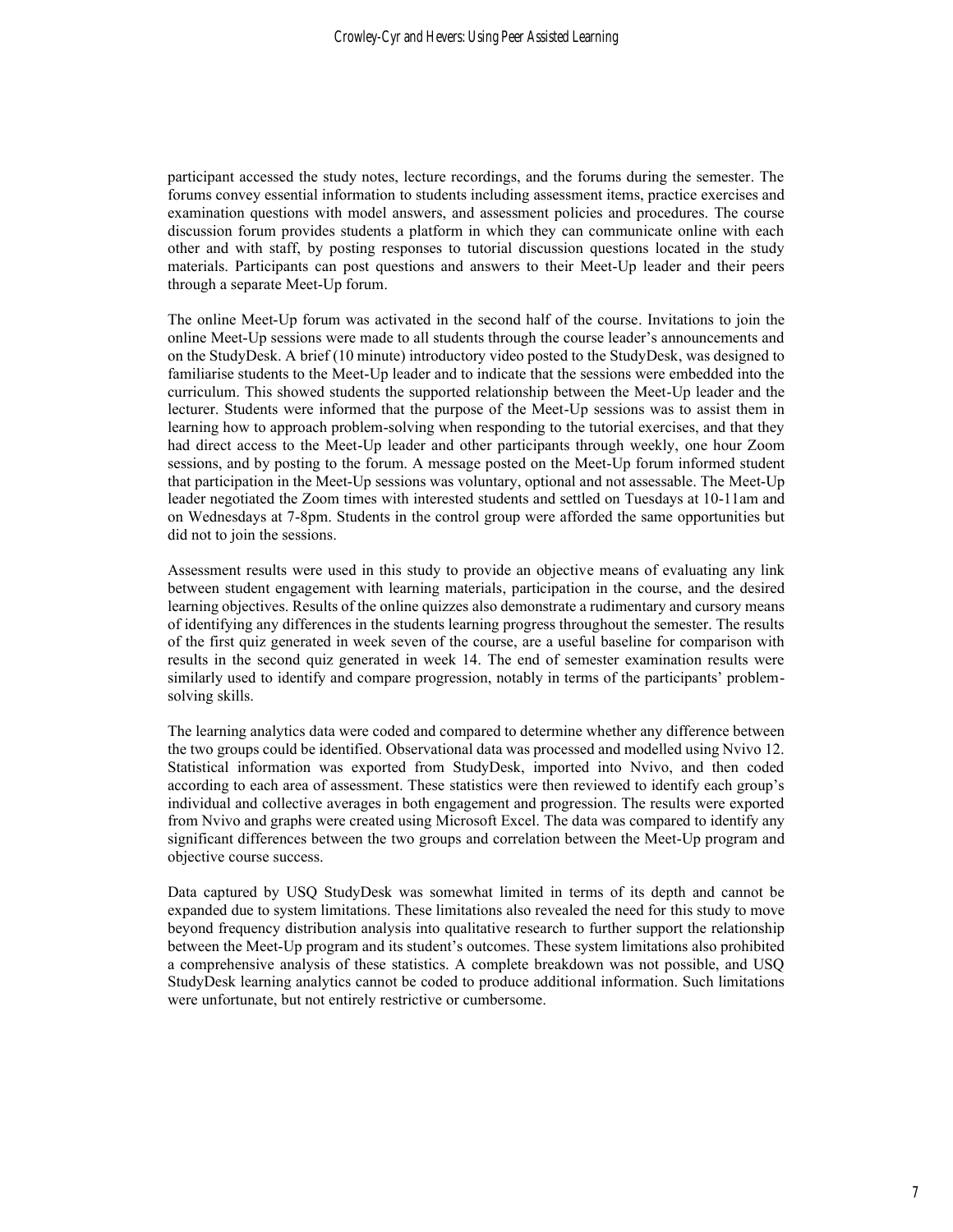## **Findings**

#### **Course engagement**

The following provides a breakdown of the results of the three indicators: participants' access to study notes, lecture recordings and forums via the course StudyDesk, used in this study to assess student engagement.

#### **Study notes**

The course study notes contain module objectives, summaries of important course content linked to required readings, and exercises carefully and constructively aligned with the course assessment items. Data collected from the StudyDesk learning analytics show the control group accessed the study notes for contract law 123 times and the study notes for torts law 78 times, with a 36.5% decline in access to the study notes between teaching weeks 7-12. In contrast, the Meet-Up group accessed the study notes for contract law 170 times and torts law notes 185 times, with a 8.82% increase in access to the study notes between teaching weeks 7-12. This increase in access to the study notes correlates with the commencement of Meet-Up. Figure 1 depicts the control group and Meet-up groups' average rates of access to the study notes over the course of the semester, excluding the non-teaching two-week mid-semester University break.

#### **Figure 1**

*Groups' averaged access rates to study notes over the semester*



#### **Lecture recordings**

Lecture recordings are a vital source of information for students. These recordings summarise the study material and provide detailed explanations of core legal concepts. The StudyDesk analytics indicate that the control group accessed the lecture recordings for contract law a total of 118 times and the torts law lecture recordings 68 times. This represents a 42.37% decrease in access of the course lecture recordings between teaching weeks 7-12, and an associated decrease in course engagement by this group. In comparison, the Meet-Up group accessed the lecture recordings for contract law 140 times and the torts law lecture recordings 150 times. This represents a 7.14% increase in accessing the lecture recordings between teaching weeks 7-12, and an associated increase in engagement by this group. Figure 2 shows how many times, on average, each group accessed the teaching weeks' lecture recording. The reduced access in teaching weeks 6 and 12 is likely to be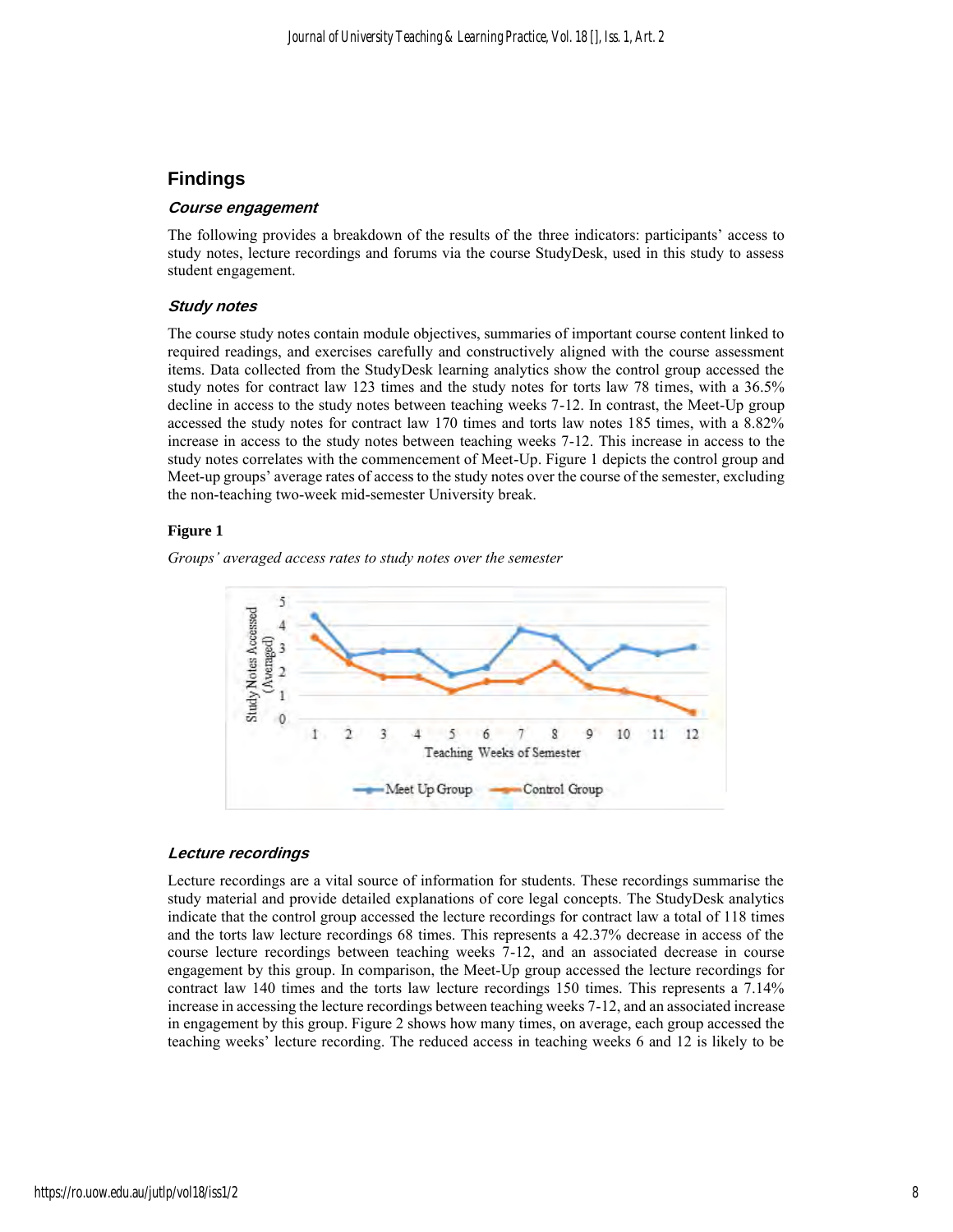associated with early announcements by the course leader that the material in those weeks addressed a number of related matters that were not directly assessable.

#### **Figure 2**

*Groups' averaged access rates to lectures over the semester*



#### **StudyDesk Forum**

A key aspect of student engagement flows from the StudyDesk forums. The StudyDesk discussion forum and online Meet-Up forum are used to discuss weekly tutorial questions, hypothetical situations, and general matters as they arise through the course. These forums provided a hub for student learning and a key focal point for online engagement and social connectedness. Students in the control group accessed or posted a message on the course's StudyDesk forum 435.6 times. The Meet-Up group accessed or posted on both the StudyDesk discussion forum and the Meet-Up forum 890.8 times. This indicates that the Meet-Up group engaged with the StudyDesk forums at more than double the rate of the control group. Figure 3, below, shows the engagement pattern of each group with the forums throughout the semester on a month-to-month basis.

#### **Figure 3**

*Groups' engagement rate with StudyDesk Forum over the semester*

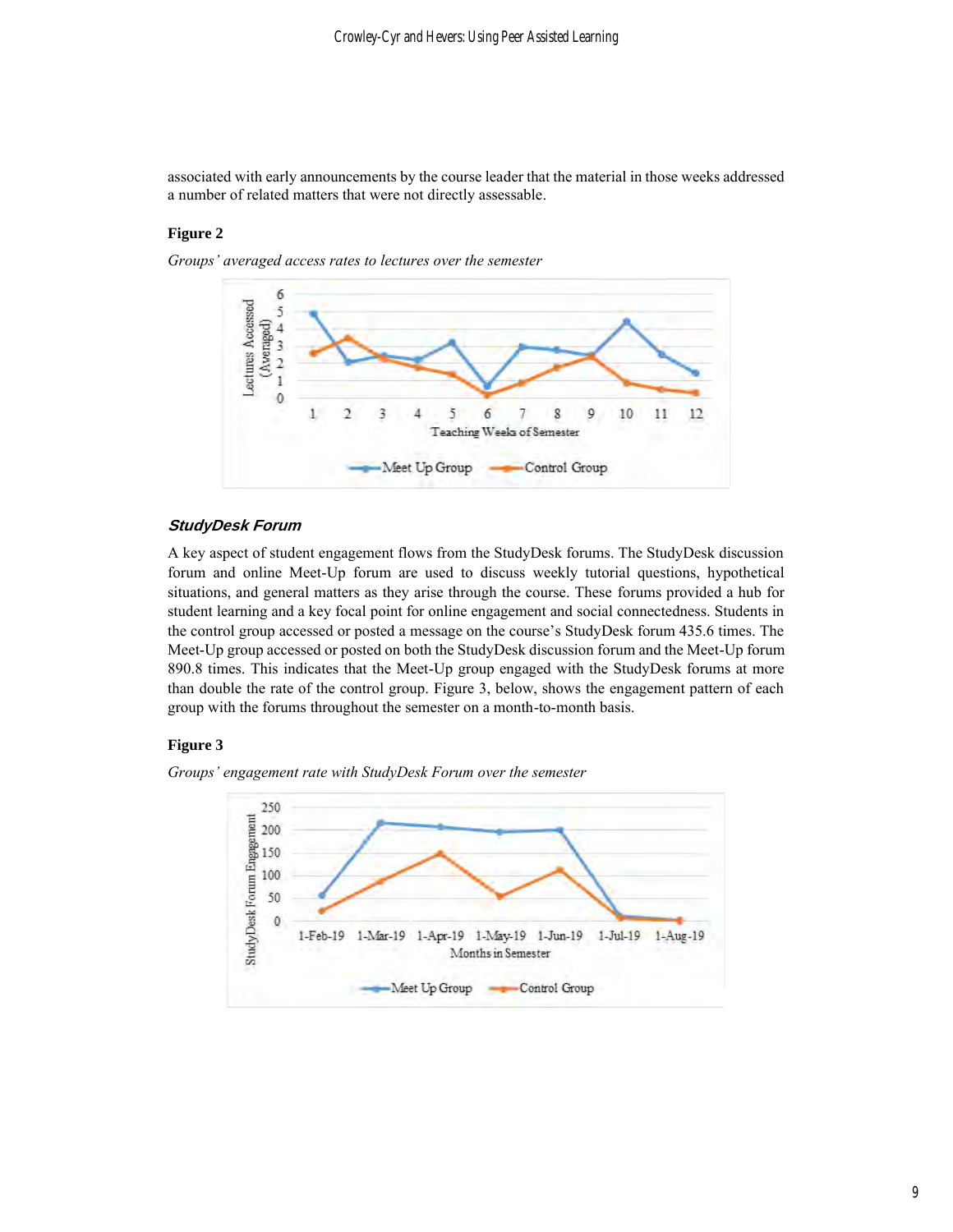## **Course Progression: Assessment Results**

#### **Quizzes**

Quiz results were subject to each student completing the assessment within the required timeframe and in accordance with instructions. One student in the control group did not complete the second quiz. To ensure the accuracy of the results and to avoid any misrepresentation, this student was excluded from the assessment of results for the second quiz. The average mark for the control group in the first quiz was 10.1 out of 15 marks. This group's average mark in the second quiz was 10 out of 15 marks. This represents a slight (0.9%) decrease in the average mark. In comparison, the Meet-Up group scored an average of 12 marks out of 15 in the first quiz. Prior to the second quiz, the Meet-Up group experienced three online Meet-Up sessions that focused on torts law. In the second quiz, the average mark for the Meet-Up group was 12.5 out of 15, representing an increase of 4.1%, and a sustained progression. When we compared the torts quiz averages between the two groups, we found a 25% variance. This indicates an improvement in the learning outcomes of the Meet-Up group. Figures 4 and 5, below, show the participants' individual results, and the comparative results between the control and Meet-Up groups.

#### **Figure 4**

*Meet-Up Groups' Assessment Quiz Results* 



#### **Figure 5**

*Control Groups' Assessment Quiz Results*

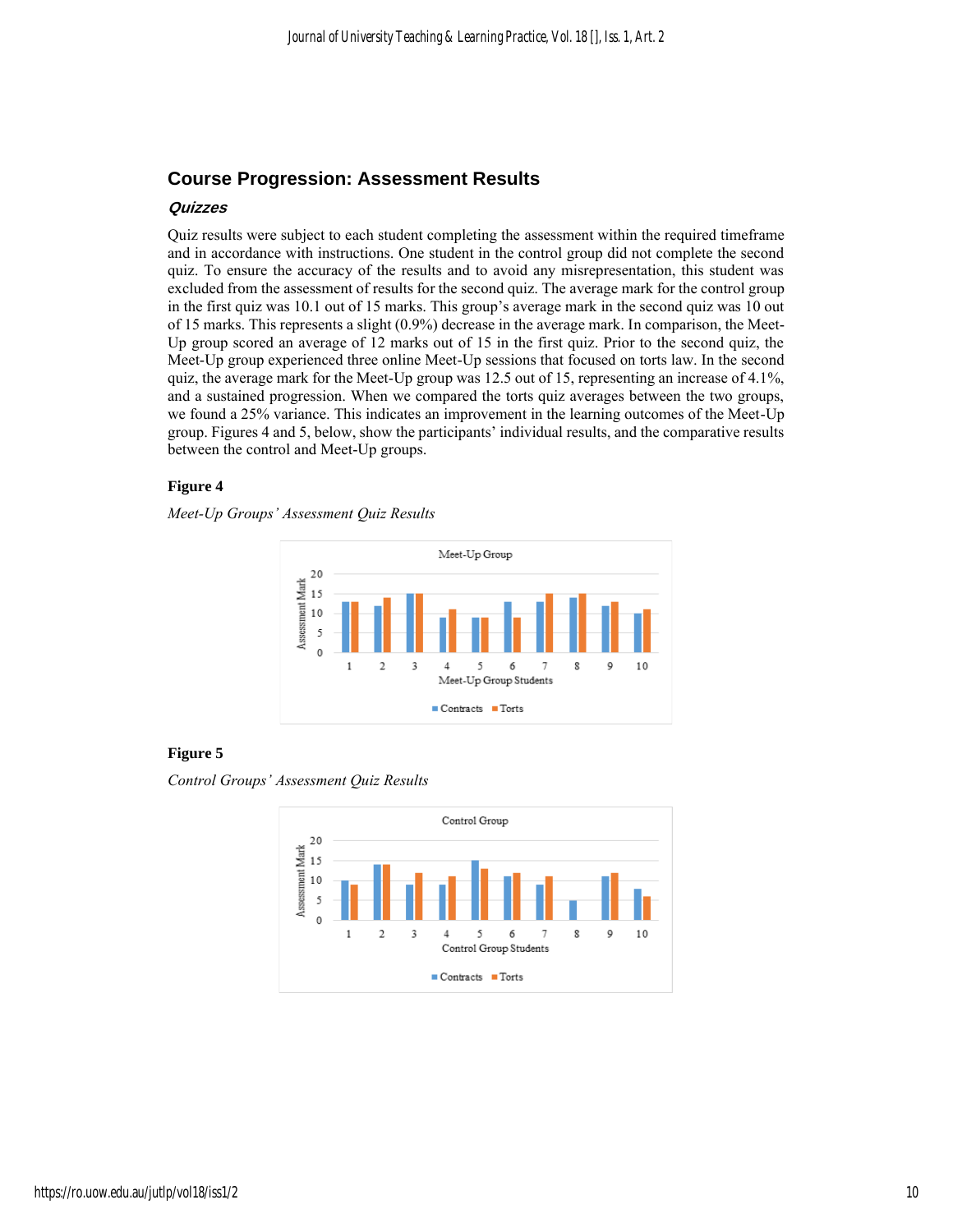## **Examination**

The end of semester examination in this course assesses students' legal reasoning abilities against learning outcomes with a series of problem-solving activities. This aims to assess students' application of new knowledge of basic principles of the law of contracts and torts to problem case scenarios.

The control group, on average, scored 17.85 marks out of 35 in the contracts part of the exam, and 19.57 out of 35 marks in the torts part. The overall average result was 39.0 out of 70. Three students in the control group that did not sit the exam without an approved extension or request to defer were excluded from the results analysis to avoid distorting the findings. The Meet-Up group, on average, scored 22.4 marks out of 35 for the contracts part of the exam, and 23.7 out of 35 for the torts part. The overall average result was 46.44 out of 70. In order to minimise unconscious bias, examination markers were not told who was in the control group or Meet-Up group.

Figure 6 and Figure 7, below, provide an overview of the examination results. The tables show that the Meet-Up group progressed more consistently and in line with their engagement in the course than the control group. The results indicate that the focus on development of problem-solving skills in the Meet-Up sessions enabled students in the Meet-Up group to apply these skills more consistently in addressing both parts of the examination. Each student is represented along the xaxis and their mark for each part of the exam along the y-axis.

#### **Figure 6**





#### **Figure 7**

*Control Groups' Examination Results*

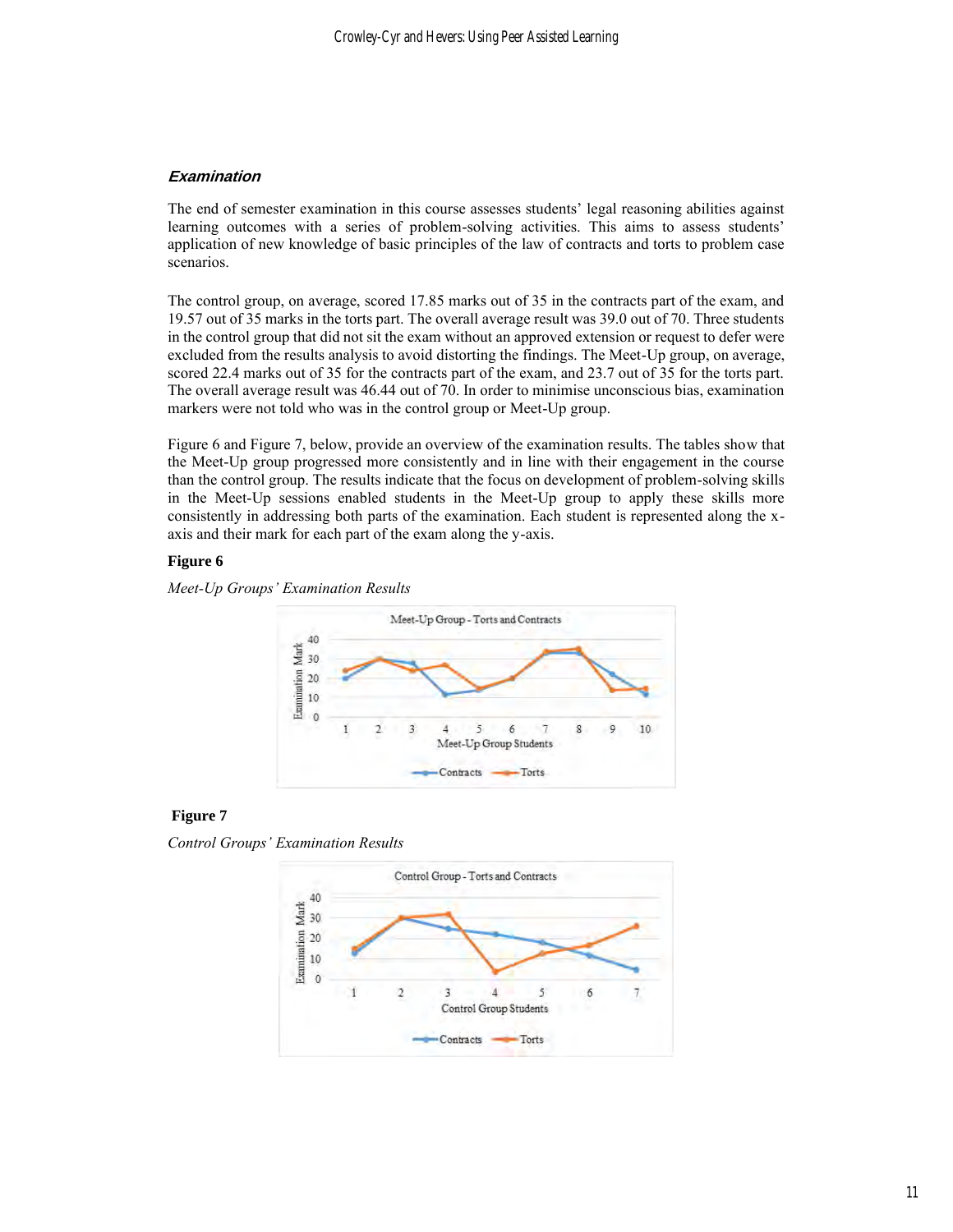## **Discussion**

The online law students who engaged in this study's Meet-Up program, on average, appear to have achieved better assessment results overall and, the learning analytics showed they accessed the learning materials and engaged in the discussion forums on a more frequent and consistent basis than those in the control group.

In this study, monitoring progression of online students was limited to extrapolating data from academic assessments. This is a useful way of overviewing grades and drawing tentative connections. However, it fails to delve any deeper than mere surface results. The quizzes, for example, were relevant to the desired learning outcomes, but not necessarily tailored to the Meet-Up program. This may explain the slight variance found between the Meet-Up and control group results. However, in terms of performance in the final examination, this study found the Meet-Up group scored better in both parts of the exam when compared against the control group. Arguably, this improvement may have resulted from the transferrable problem-solving skills taught during the Meet-Up program. It is also possible that these results relate to the students' subjective abilities, and a larger sample group would help understand this complex variable.

Overall, the results suggest that the availability of online Meet-Up group sessions can increase engagement, which has proven links to positive learning outcomes and the development of desirable attributes (Radloff, 2010). Three indicators were used to measure student engagement: access to course study notes, lecture recordings, and access and posting activities on discussion forums. On average, the Meet-Up group accessed the weekly study notes at a higher rate and more consistently throughout the semester than the control group. The findings show that while both groups accessed the lecture recordings sporadically during the semester, the Meet-Up group increased access in the second part of the semester in line with the commencement of the Meet-Up sessions. This indicates an associated increase in engagement by this group, whereas in the same period, there was a decrease in access to lecture recordings by the control group. The findings also show that the Meet-Up group accessed and engaged with the forums at a statistically higher rate (almost double) than the control group and, they did so on a more consistent basis, including during key study periods such as in the weeks leading up to assessment.

A higher willingness by the Meet-Up group to attempt answering tutorial questions and interact with their peers than the control group was observed. This higher engagement by the Meet-Up group continued through postings to the StudyDesk forum in the weeks following the exam. A review of these posts indicated a degree of social connectedness demonstrated by the students' willingness to continue their peer-relationships and desire to form further study groups after the teaching period had concluded.

Arguably, the Meet-Up sessions also assisted in motivating students by providing cues (StudyDesk reminders, forum post activity) that can trigger or instigate action (attempting and posting tutorial questions and answers; accessing learning materials, etc.). The role of cues as a triggering mechanism, while appealing, are difficult to measure (Rosenstock, et al., 1988), and was not part of this study. Without additional information it cannot be determined whether certain types of students are more likely to engage in these programs or not. This leaves several variables unanswered. Qualitative research coupled with frequency distribution analysis to identify whether these students have previously participated in similar programs, how they progressed in undergraduate courses historically, and whether more academically inclined students are willing to engage in these programs could produce more compelling results.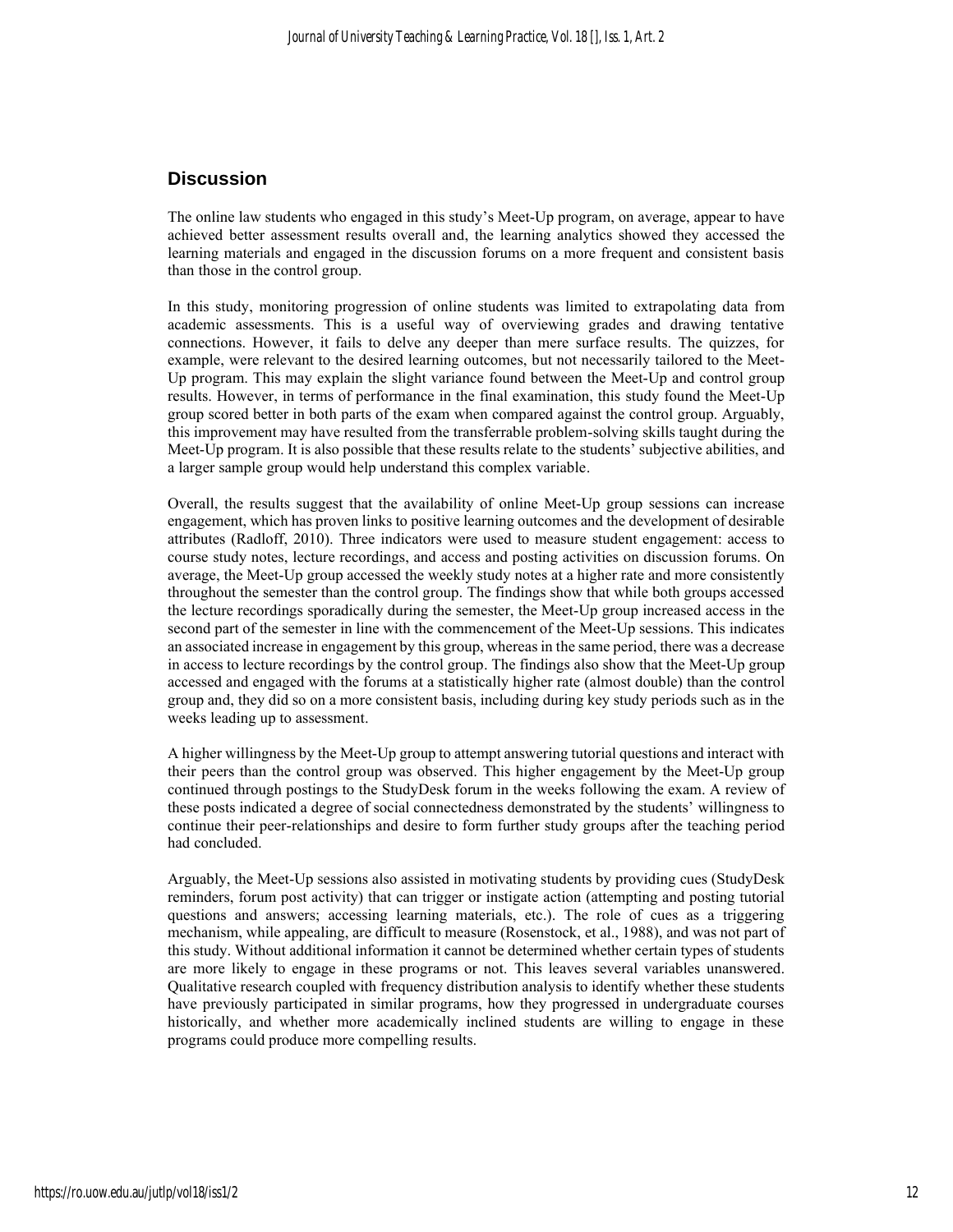These findings also support other studies that indicate the experience of, and feelings associated with studying at a physical distance can have negative implications for student learning outcomes, progression and health and wellbeing (Dammeyer & Nunez, 1999; Sheldon & Krieger, 2004; Kelk et al., 2010; Skead & Rogers, 2014). This study suggests that first-year online law students may be attracted to discipline specific, customised Meet-Up programs that provide inclusive, supportive environments that enable two-way timely interaction with a student leader, and a sense of community with peers experiencing similar learning issues.

Finally, previous general feedback of students' experiences of the course as captured in USQ's SET reviews and anecdotally, suggested that some perceive engagement with online law students as low, tutorials suit those without external commitments, and quizzes do not prepare students for the end of semester examination. This customised Meet-Up program was designed to respond to these concerns, amongst others. It generated highly favourable reviews from the online students involved. The following is a sample of anonymous student feedback captured in the end of semester Meet-Up survey:

*Thank you so much for putting these sessions together, they have helped me and {redacted} truly understand the material.*

*I just wanted to say thank you for all your support.*

*I feel that the extra meet up sessions have helped me a lot. Thanks again.* 

*I felt Meet up helped me to understand what I could expect in the exam*.

These comments are consistent with generally positive student feedback in relation to USQ's oncampus Meet-Up programs (Kimmins, 2013). There was no negative feedback about the program received by the Meet-Up leader, the teaching team, or the university.

## **Conclusion**

The results of this pilot study are encouraging and add to objective knowledge about the Meet-Up program and its relationship with online students' social and academic engagement, and potential improvement in course progression and retention. A secondary outcome is this study's contribution to existing knowledge of the broader relationships between group culture and the usage of learning analytics, potentially leading to improved ability to use student data to stimulate greater student engagement and teaching and learning outcomes. That said, the results must be framed in light of some limitations identified in the current study that will be reviewed as the project moves into the next phase.

The feedback in this study, coupled with the engagement and progression statistics, puts forward a plausible case that students who participated in Meet-Up benefited from attending. In fact, it can be suggested this customised Meet-Up program assisted in each of the performance indicators and helped improve the course overall. The Meet-Up participants also expressed their desire for the expansion of the program to other law courses to help reinforce their problem-solving skills.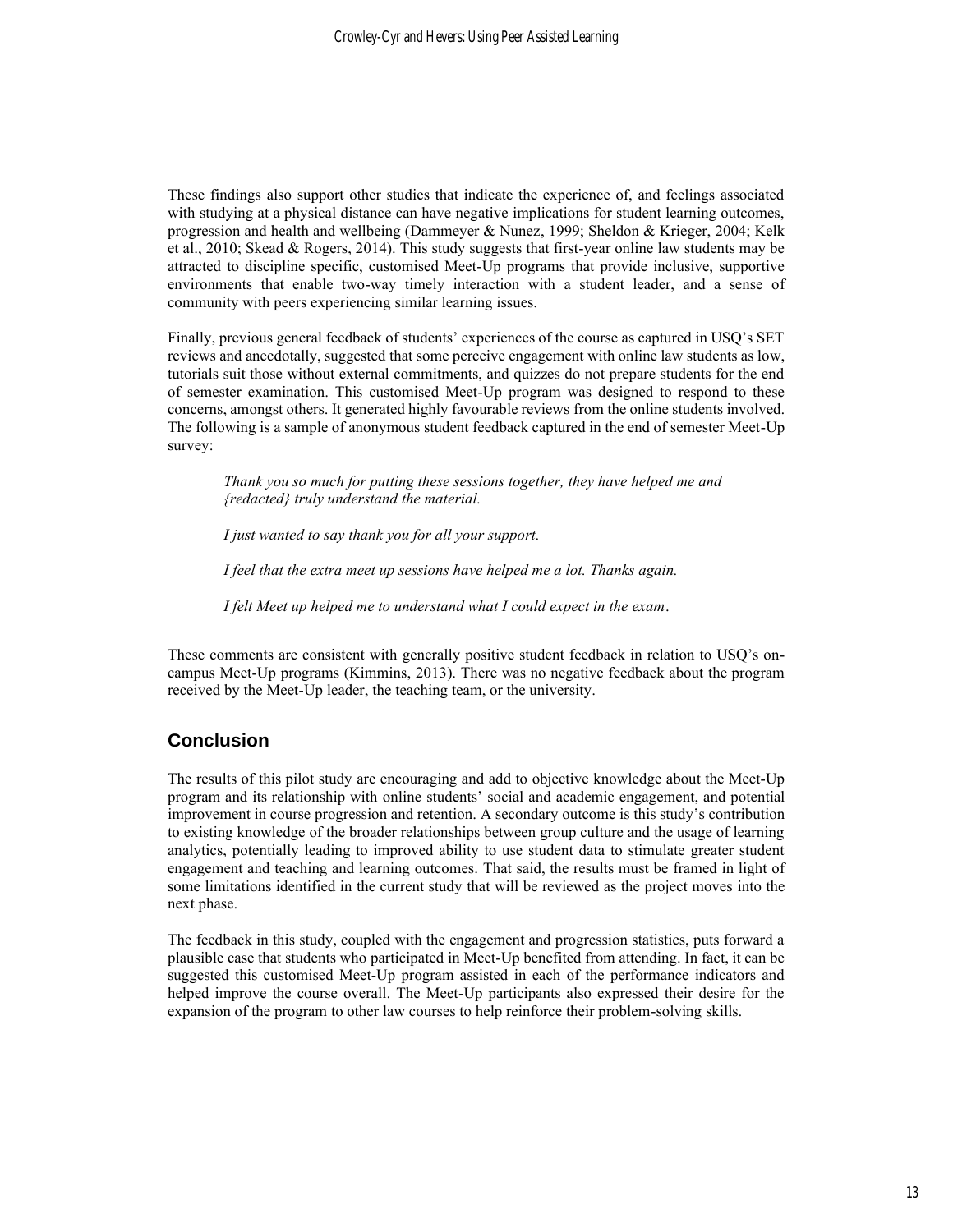More broadly, the COVID-19 pandemic has led to most universities developing some form of online delivery of their courses. It is hoped that this customised Meet-Up program will become a valuable tool for all those engaged in online education.

## **Endnotes**

- 1. Zoom is a synchronous real-time two-way audio-visual communication platform used by USQ to engage online students.
- 2. We use the term 'formal' to refer to invigilated end-of-semester examinations managed by the universities examination sections.

## **Reference List**

- Allen, IE. & Seaman, J. (2007). *Online Nation: Five Years of Growth in Online Learning*. Annual Report no. 5, Babson Survey Research Group, Needham.
- Angelino, LM. Williams, FK. & Natvig, D. (2007). Strategies to Engage Online Students and Reduce Attrition Rates. *Journal of Educators Online*, *4*(2), 1–14. https://doi.org/10.9743/JEO.2007.2.1
- Arendale, D. R. & Martin, D. C. (1993). Understanding the Supplemental Instruction model: Improving first-year student success in high-risk. In D. C. Martin, & D. R. Arendale (Eds.), *Supplemental Instruction: Improving first-year student success in high-risk* (2nd Edition ed.National Resource Center for The First Year Experience (pp. 3-10)..
- Arendale, D. (2014). Understanding the Peer Assisted Learning Model: Student Study Groups in Challenging College Courses. *International Journal of Higher Education*, *3*(2), 1–12. https://doi.org/10.5430/ijhe.v3n2p1
- Australian Bureau of Statistics. (2019). *Education and Work, Australia, May 2019*, Catalogue No. 6227.0.
- Bart, M. (ed.) (2012). *Introduction to the report. In Faculty focus: Special report: Online student* engagement tools and strategies, Magna Publications. [https://www.facultyfocus.com/wp](https://www.facultyfocus.com/wp-content/uploads/2012/01/FF-Online-Student-Engagement-Report.pdf)[content/uploads/2012/01/FF-Online-Student-Engagement-Report.pdf](https://www.facultyfocus.com/wp-content/uploads/2012/01/FF-Online-Student-Engagement-Report.pdf)
- Bean, JP. & Metzner, BS. (1985). A conceptual model of non-traditional undergraduate student attrition. *Review of Educational Research*, *55*(4), 485–540. https://doi.org/10.3102/00346543055004485
- Beaumont, TJ. Mannion, AP. & Shen, BO. (2012). From the Campus to the Cloud: The Online Peer Assisted Learning Scheme', *Journal of Peer Learning*, *5*(1), 1–15. http://doi.org/10.5204/ssj.v7i2.342
- Beer, C. & Tickner, R. (2014). *Three paths for learning analytics and beyond: moving from rhetoric to reality*. In 31st Australasian Society for Computers in Learning in Tertiary Education Conference (ASCILITE 2014): Rhetoric and Reality: Critical Perspectives on Educational Technology, 23-26 Nov 2014, Dunedin, New Zealand.
- Brown, R. (2011). *Community-College Students Perform Worse Online than Face to Face*. https://www.chronicle.com/article/community-college-students-perform-worse-online-thanface-to-face/
- Chickering, AW. & Gamson, ZF. (1987). Seven Principles for Good Practice in Undergraduate. *American Association for Higher Education*, *39*(7), 3–7. <https://doi.org/10.1016/j.iheduc.2004.06.003>
- Clark, H. (2019). Problem-Based Learning for Lawyers of Tomorrow**.** Blog <https://harryclarklaw.com/2019/10/14/pbl-at-york-law-school/>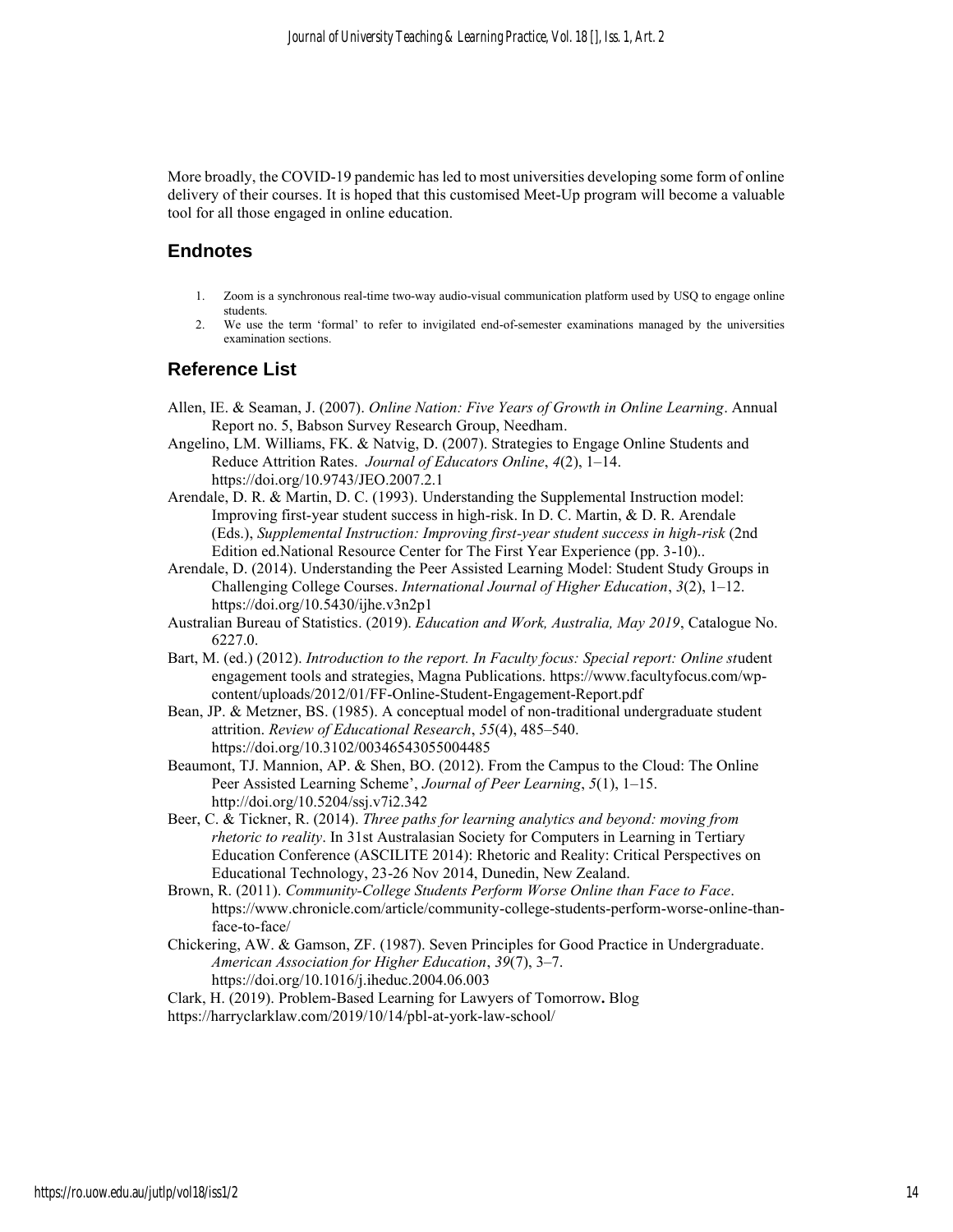- Confino, JA. (2019). Where Are We on the Path to Law Student Well-Being?: Report on the ABA CoLAP Law Student Assistance Committee Law School Wellness Survey. *Journal of Legal Education*, *68*, 650–716. https://jle.aals.org/home/vol68/iss3/8/
- Cress, C. M. Astin, H. S. Zimmerman-Oster, K. & Burkhardt, J. C. (2001). Developmental outcomes of college students' involvement in leadership activities. *Journal of College Student Development, 42*(1), 15–27.
- Crowley-Cyr, L. (2014). Promoting Mental Wellbeing in Law Students: Breaking-Down Stigma & Building Bridges with Peers and Support Services in the Online Learning Environment. *QUT Law Review*, *14*(1), 129–152. https://doi.org/10.5204/qutlr.v14i1.529
- Dammeyer, MM & Nunez, N. (1999). Anxiety and depression among law students: Current knowledge and future directions. *Law and Human Behavior*, *23*(1), 55–73. https://doi.org/10.1023/A:1022374723371
- Demetriou, C. & Schmitz-Sciborski, A. (2011). Integration, motivation, strengths and optimism: Retention theories past, present and future. In R Hayes (ed.), *Proceedings of the 7th National Symposium on Student Retention*, The University of Oklahoma, Charleston, Norman.
- Field, R. & Kift, S. (2010). Addressing the high levels of psychological distress in law students through intentional assessment and feedback design in the first year law curriculum. *The International Journal of the First Year in Higher Education*, *1*(1), 65–76. <https://doi.org/10.5204/intjfyhe.v1i1.20>
- Huang T.K. Cui J. Cortese C. Pepper M. (2019). Internet-Based Peer-Assisted Learning: Current Models, Future Applications, and Potential. In: Zhang Y., Cristol D. (eds) Handbook of Mobile Teaching and Learning. Springer, Singapore. https://doi.org/10.1007/978-981-13-2766-7\_18
- Harper, R. Bretag, T. Ellis, C. Newton, P. Rozenberg, P. Saddiqui, S. & van Haeringen, K. (2019). Contract cheating: a survey of Australian university staff. *Studies in Higher Education*, *44*(11), 1857–1873. https://doi.org/10.1080/03075079.2018.1462789
- Hess, GF. (2002). Heads and Hearts: The Teaching and Learning Environment in Law School. *Journal of Legal Education*, *52*(1), 75–111.
- Huggins, A. (2012). Autonomy Supportive Curriculum Design: A Salient Factor in Promoting Law Students' Wellbeing. *UNSW Law Journal*, *35*(3), 683–716.
- Huggins, A. (2015). Incremental and Inevitable: Contextualising the Threshold Learning Outcomes for Law. *UNSW Law Journal*, *38*(1), 264–287.
- Jenkins, R. (2011). *Why Are So Many Students Still Failing Online?* The Chronicle of Higher Education, https://www.chronicle.com/article/why-are-so-many-students-still-failingonline/.
- Johnson, GM. (2015). On-Campus and Fully-Online University Students: Comparing Demographics, Digital Technology Use and Learning Characteristics. *Journal of University Teaching & Learning Practice*, *12*(1). 1-13.
- Keenan, C. (2014). *Mapping student-led peer learning in the UK*. The Higher Education Academy.
- Kelk, N. Medlow, S. & Hickie, I. (2010). Distress and depression among Australian law students: incidence, attitudes and the role of universities. *The Sydney Law Review*, *32*(1), 113–122.
- Kimmins, LR. (2013). Meet-Up for success: The story of a peer led program's journey. *Journal of Peer Learning*, *6*(1), 103–177. https://doi.org/10.19030/ajbe.v6i2.7683
- Kop, R. (2010). Using social media to create a place that supports communication. In G Veletsianos (ed.), *Emerging Technologies in Distance Education*, AU Press, Edmonton, CA, (pp. 269–284).
- Larcombe, W. & Fethers, K. (2013). Schooling the Blues? An Investigation of Factors Associated with Psychological Distress Among Law Students. *UNSW Law Journal*, *36*(2), 390–436.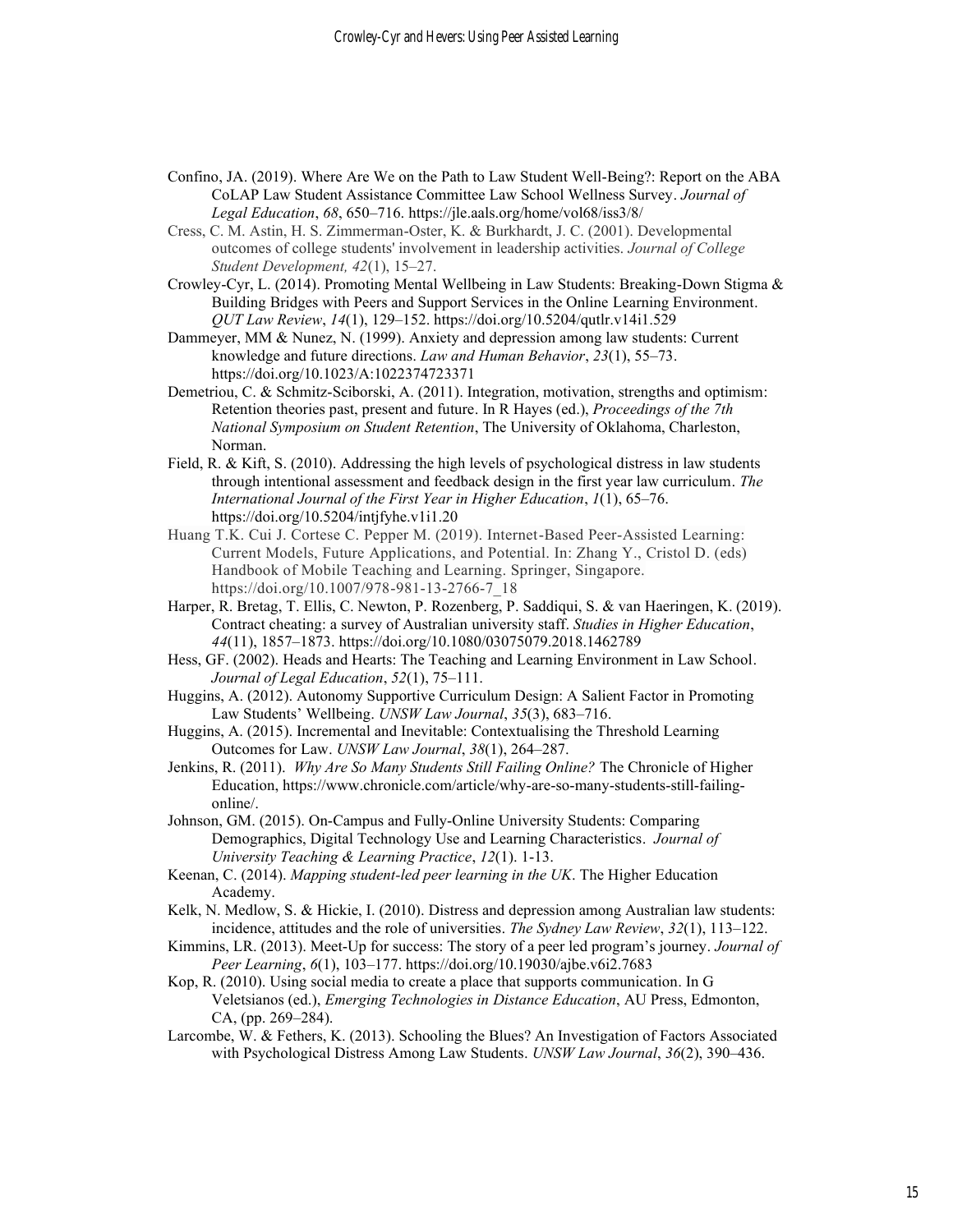- Lim, C. Anderson, F. & Mortimer, R. (2016). PASSport to the Cloud Results of a Peer-Assisted Study Sessions (PASS) Online Pilot Program. *Student Success*, *7*(2), 59. https://doi.org/10.5204/ssj.v7i2.342
- Longfellow, E. May, S. Burke, L. & Marks-Maran, D. (2008). 'They had a way of helping that actually helped': a case study of a peer-assisted learning scheme. *Teaching in Higher Education*, *13*(1), 93–105. <https://doi.org/10.1080/13562510701794118>
- Logue, C. Hutchens, T. & Hector, M. (2005). Student Leadership: A Phenomenological Exploration of Postsecondary Experiences. Journal of College Student Development. 46. 393-408. 10.1353/csd.2005.0039.

Macmillan, J. (2019). *University cheating crackdown could result in fines for helpful friends and family*, ABC News, https://www.abc.net.au/news/2019-07-09/university-cheatingcrackdown-could-mean-fines-for-family/11289742

Malm, J. Bryngfors, L. & Fredriksson, J. (2018). Impact of Supplemental Instruction on dropout and graduation rates: an example from 5-year engineering programs. *Journal of Peer Learning*, *11*(1), 76–88.

McConville, M. & Hong Chui, W. (2017). *Research Methods for Law*, 2nd edn, Edinburgh University Press, Edinburgh, Scotland.

McDonald, D. Bammer, G. & Deane, P. (2009). *Research Integration Using Dialogue Methods*, ANU Press, Canberra. <https://doi.org/10.22459/RIUDM.08.2009>

Nathanson, S. (1998). Designing Problems to Teach Legal Problem Solving. California Western Law Review, *34*(2), 325.

- O'Brien, MT. Tang, S. & Hall, K. (2011). Changing our Thinking: Empirical Research on Law Student Wellbeing, Thinking Styles and the Law Curriculum. *Legal Education Review*, *21*(2), 149–182.
- Olaussen, A. Reddy, P. Irvine, S. & Williams, B. (2016). Peer-assisted learning: time for nomenclature clarification. *Medical Education Online*, *21*(1), 1. https://doi.org/10.3402/meo.v21.30974
- Organ, M. Jaffe, DB. & Bender, KM. (2016). Suffering in Silence: The Survey of Law Student Well-Being and the Reluctance of Law Students to Seek Help for Substance Use and Mental Health Concerns. *Journal of Legal Education*, *66*(1), 116–156.
- Pascarella, ET. & Terenzini, PT. (1980). Predicting Freshman Persistence and Voluntary Dropout Decisions from a Theoretical Model. *The Journal of Higher Education*, *51*(1), 60–75. https://doi.org/10.1080/00221546.1980.11780030
- Pascarella, ET. & Terenzini, PT. (2005). *How college affects students (Vol. 2): A third decade of research*, Jossey-Bass, San Francisco CA.
- Prebble, T. Hargraves, H. Leach, L. Naidoo, K. Suddaby G. and N. Zepke. (2004) Impact of Student Support Services and Academic Development Programmes on Student Outcomes in Undergraduate Tertiary Study: A Synthesis of the Research Report to the Ministry of Education. Massey University College of Education.

Radloff, A. (2020) *Doing More for Learning: Enhancing Engagement and Outcomes*. Australasian Survey of Student Engagement: Australasian Student Engagement Report, Australian Council for Educational Research, Camberwell.

Rosenstock, IM. Strecher, VJ. & Becker, MH. (1988). Social Learning Theory and the HBM. *Health Education & Behaviour*, *15*(2), 175-183. https://doi.org/10.1177/109019818801500203

Russo-Gleicher, RJ. (2014). Improving Student Retention in Online College Classes: Qualitative Insights from Faculty. *Journal of College Student Retention: Research, Theory & Practice*, *16*(2), 239–260. <https://doi.org/10.2190/CS.16.2.e>